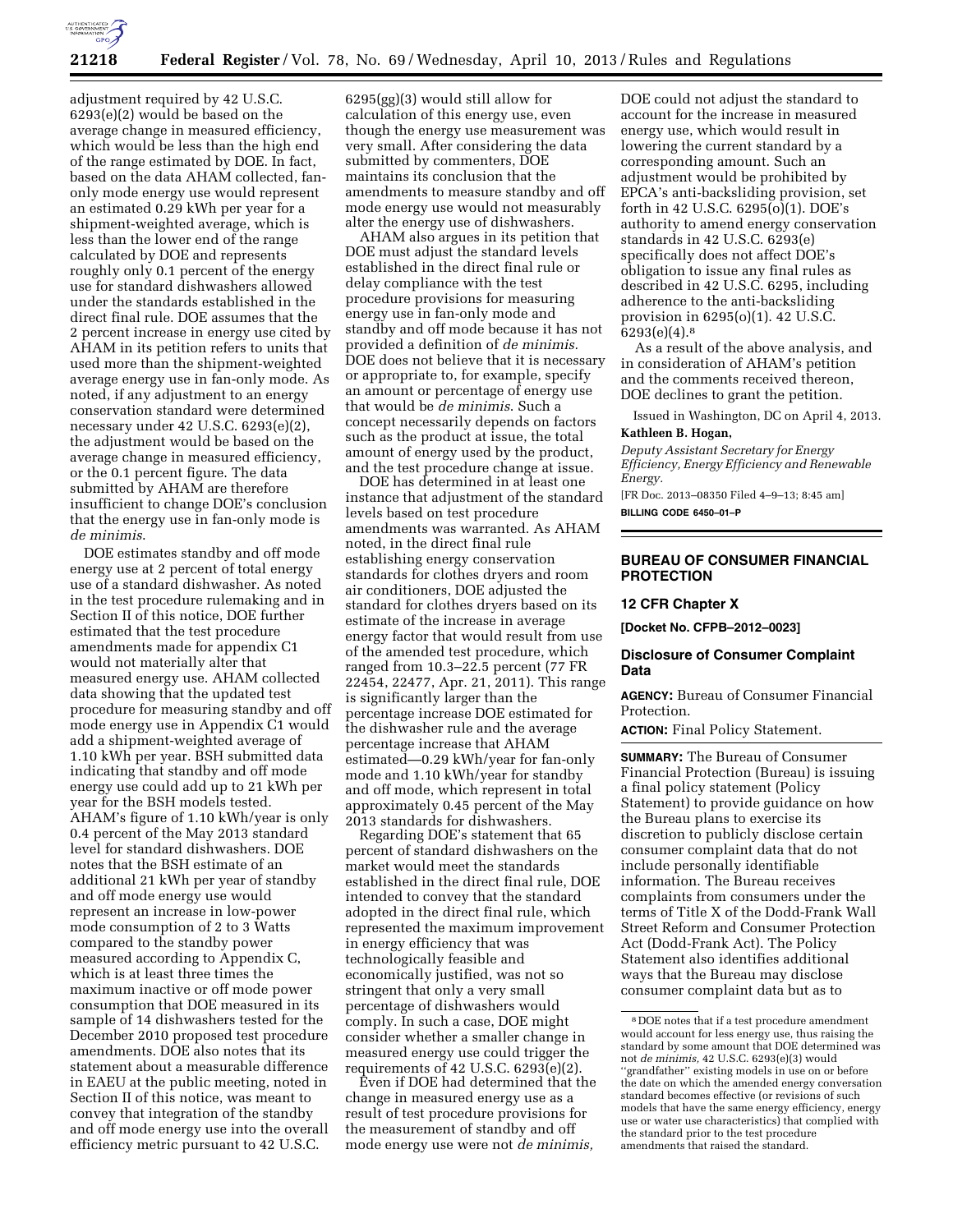which it will conduct further study before finalizing its position. **DATES:** This Policy Statement is effective on March 25, 2013.

**FOR FURTHER INFORMATION CONTACT:**  Scott Pluta, Office of Consumer Response, Bureau of Consumer Financial Protection, at (202) 435–7306. **SUPPLEMENTARY INFORMATION:** 

### **I. Overview**

# *A. Final Policy Statement*

Under the final Policy Statement,<sup>1</sup> the Bureau extends its existing practices of disclosing data associated with consumer complaints about credit cards.2 The Bureau plans to add to its consumer complaint public database which contains certain fields for each unique 3 complaint 4—complaints about other types of consumer financial products and services. The Bureau plans to continue the issuance of its own periodic reports about complaint data. To date, the Bureau has issued eight such reports.5 The public database will

2The existing practices are described in the Final Credit Card Complaint Data Disclosure Policy Statement. To the extent there is any conflict between this Policy Statement and the Final Credit Card Complaint Data Disclosure Policy Statement, this Policy Statement controls.

<sup>3</sup>The database will not include duplicative complaints submitted by the same consumer.

4The Policy Statement concerns the Bureau's authority to make public certain consumer complaint data that it has decided to include in the public database in its discretion. The Policy Statement does not address the Bureau's authority or obligation to disclose additional complaint data pursuant to a request made under the Freedom of Information Act, 5 U.S.C. 522.

5These are: *Annual Report of the CFPB Student Loan Ombudsman* (October 16, 2012) at *[http://](http://files.consumerfinance.gov/f/201210_cfpb_Student-Loan-Ombudsman-Annual-Report.pdf) [files.consumerfinance.gov/f/201210](http://files.consumerfinance.gov/f/201210_cfpb_Student-Loan-Ombudsman-Annual-Report.pdf)*\_*cfpb*\_*Student-[Loan-Ombudsman-Annual-Report.pdf;](http://files.consumerfinance.gov/f/201210_cfpb_Student-Loan-Ombudsman-Annual-Report.pdf) Consumer Response: A Snapshot of Complaints Received*  (October 10, 2012) at *[http://files.consumer](http://files.consumerfinance.gov/f/201210_cfpb_consumer_response_september-30-snapshot.pdf) [finance.gov/f/201210](http://files.consumerfinance.gov/f/201210_cfpb_consumer_response_september-30-snapshot.pdf)*\_*cfpb*\_*consumer*\_*response*\_ *[september-30-snapshot.pdf;](http://files.consumerfinance.gov/f/201210_cfpb_consumer_response_september-30-snapshot.pdf) Annual Report of the Consumer Financial Protection Bureau Pursuant to Section 1017(e)(4) of the Dodd-Frank Act* (July 2012) at *[http://files.consumerfinance.gov/f/201207](http://files.consumerfinance.gov/f/201207_cfpb_report_annual-to-house-appropriations-committee.pdf)*\_ *cfpb*\_*report*\_*[annual-to-house-appropriations](http://files.consumerfinance.gov/f/201207_cfpb_report_annual-to-house-appropriations-committee.pdf)[committee.pdf;](http://files.consumerfinance.gov/f/201207_cfpb_report_annual-to-house-appropriations-committee.pdf) Semi-Annual Report of the Consumer Financial Protection Bureau: January 1– June 30, 2012* (July, 2012) at *[http://](http://files.consumerfinance.gov/f/201207_cfpb_Semi-Annual_Report.pdf) [files.consumerfinance.gov/f/201207](http://files.consumerfinance.gov/f/201207_cfpb_Semi-Annual_Report.pdf)*\_*cfpb*\_*Semi-Annual*\_*[Report.pdf;](http://files.consumerfinance.gov/f/201207_cfpb_Semi-Annual_Report.pdf) Consumer Response: A Snapshot of Complaints Received* (June 19, 2012) at *[http://files.consumerfinance.gov/f/201206](http://files.consumerfinance.gov/f/201206_cfpb_shapshot_complaints-received.pdf)*\_*cfpb*\_

include data from certain consumer complaints submitted on or after December 1, 2011.6 These disclosures are intended to help provide consumers with ''timely and understandable information to make responsible decisions about financial transactions'' and to ensure that markets for consumer financial products and services ''operate transparently and efficiently.'' 7

# **II. Background**

### *A. Complaint System*

In its Proposed Complaint Data Disclosure Policy Statement, the Bureau generally described how the Office of Consumer Response (''Consumer Response'') accepts and processes consumer complaints (collectively the ''Complaint System'').8 That system has been refined over time, but its core processes remain the same.9

## *B. Overview of Public Comments*

In its Proposed Complaint Data Disclosure Policy Statement, the Bureau proposed to extend its existing disclosure practices described in the Final Credit Card Data Disclosure Policy Statement to apply to other complaint data. The Bureau noted that the basic structure of the credit card data disclosure policy, including the public database, could be duplicated for other consumer products and services in addition to credit cards. The Bureau also observed that the purposes

*shapshot*\_*[complaints-received.pdf;](http://files.consumerfinance.gov/f/201206_cfpb_shapshot_complaints-received.pdf) Consumer Response Annual Report: July 21–December 31, 2011* (March 31, 2012) at *[http://files.consumer](http://files.consumerfinance.gov/f/201204_cfpb_ConsumerResponseAnnualReport.pdf) [finance.gov/f/201204](http://files.consumerfinance.gov/f/201204_cfpb_ConsumerResponseAnnualReport.pdf)*\_*cfpb*\_*ConsumerResponse [AnnualReport.pdf;](http://files.consumerfinance.gov/f/201204_cfpb_ConsumerResponseAnnualReport.pdf) Semi-Annual Report of the Consumer Financial Protection Bureau: July 21– December 31, 2011* (January 30, 2012) at *[http://](http://files.consumerfinance.gov/f/2012/01/Congressional_Report_Jan2012.pdf) [files.consumerfinance.gov/f/2012/01/Congressional](http://files.consumerfinance.gov/f/2012/01/Congressional_Report_Jan2012.pdf)* \_*Report*\_*[Jan2012.pdf;](http://files.consumerfinance.gov/f/2012/01/Congressional_Report_Jan2012.pdf)* and *Consumer Response Interim report on CFPB's credit card complaint data*  (November 30, 2011) at *[http://files.consumer](http://files.consumerfinance.gov/f/reports/CFPB%20Consumer%20Response%20Interim%20Report%20on%20Credit%20Card%20Complaint%20Data.pdf) [finance.gov/f/reports/CFPB%20Consumer%20](http://files.consumerfinance.gov/f/reports/CFPB%20Consumer%20Response%20Interim%20Report%20on%20Credit%20Card%20Complaint%20Data.pdf) [Response%20Interim%20Report%20on%20](http://files.consumerfinance.gov/f/reports/CFPB%20Consumer%20Response%20Interim%20Report%20on%20Credit%20Card%20Complaint%20Data.pdf) [Credit%20Card%20Complaint%20Data.pdf.](http://files.consumerfinance.gov/f/reports/CFPB%20Consumer%20Response%20Interim%20Report%20on%20Credit%20Card%20Complaint%20Data.pdf)* 

6Credit card complaint data will be included from December 1, 2011. Mortgage complaint data likewise will be included from December 1, 2011, the date the Bureau began accepting such complaints. Complaint data on bank accounts and services, private student loans, and other consumer loans will be included from March 1, 2012, the date the Bureau began accepting these types of complaints. The database will not include complaints received by the Bureau prior to the dates it began accepting those types of complaints. 7 12 U.S.C. 5511(b)(1) & (5).

8 *Disclosure of Consumer Complaint Data* (Notice of proposed policy statement), 77 FR 37616, 37617 (June 22, 2012).

9Complaints may also be subject to further investigation by Consumer Response or follow-up by other parts of the Bureau. The Complaint System is described in more detail in a number of Bureau reports, including the *Consumer Response Annual Report for 2011* (March 31, 2012) at: *[http://](http://files.consumerfinance.gov/f/201204_cfpb_ConsumerResponseAnnualReport.pdf) [files.consumerfinance.gov/f/201204](http://files.consumerfinance.gov/f/201204_cfpb_ConsumerResponseAnnualReport.pdf)*\_*cfpb*\_ *[ConsumerResponseAnnualReport.pdf.](http://files.consumerfinance.gov/f/201204_cfpb_ConsumerResponseAnnualReport.pdf)* 

underlying the Final Credit Card Data Disclosure Policy Statement would apply to this extension, and the legal authority to disclose the data in the public database and in the Bureau's own reporting is likewise the same.

The Bureau received 26 unique sets of comments in response to its Notice of Proposed Complaint Data Disclosure Policy Statement. Fifteen industry groups submitted letters. One financial reform coalition submitted a single set of comments on behalf of 22 consumer, civil rights, privacy, and government groups. One mortgage provider, a financial services provider, and an online social network submitted comments. Finally, five consumers submitted comments.

Almost all comments concerned expansion of the public database component of the Proposed Complaint Data Disclosure Policy Statement. Many of these comments generally reiterated comments submitted in response to the Proposed Credit Card Complaint Disclosure Policy Statement. Industry commenters generally opposed the inclusion of additional complaint data in the public database, and reiterated opposition to the database itself. Although they endorsed the intended goals of the public database, many industry commenters asserted that the database would confuse consumers and unfairly damage the reputation of companies. Several trade associations commented that the database is contrary to the Bureau's mission to help consumers and to promote the transparency and efficiency of markets for consumer financial products and services. Some commenters specifically noted their support for the Bureau's work to help educate consumers through supplying timely and comprehensive information to make informed decisions about their financial transactions and the companies they choose to work with, but stated that complaints are best handled by the parties themselves.

The disclosure of company names in the public database was a particular focus of these comments, as was normalization or the use of some metric to provide context for data—by, for example, including information on the number of accounts a company has for each particular product or service. Some industry commenters reiterated comments that the Bureau lacks legal authority to disclose individual-level complaint data. One commenter reiterated opposition to the database and disclosure of any complaint data, asserting that Congress intended the complaint function to ensure that the Bureau has knowledge of the consumer

<sup>&</sup>lt;sup>1</sup>The Bureau has issued several policy statements and requests for comment regarding its disclosure of consumer complaint data. These are: *Disclosure of Certain Credit Card Complaint Data* (Notice of proposed policy statement with request for comment), 76 FR 76628 (Dec. 8, 2011) (Proposed Credit Card Complaint Data Disclosure Policy Statement); *Disclosure of Certain Credit Card Complaint Data* (Notice of final policy statement), 77 FR 37558 (June 22, 2012) (Final Credit Card Complaint Data Disclosure Policy Statement); and *Disclosure of Consumer Complaint Data* (Notice of proposed policy statement), 77 FR 37616 (June 22, 2012) (Proposed Complaint Data Disclosure Policy Statement).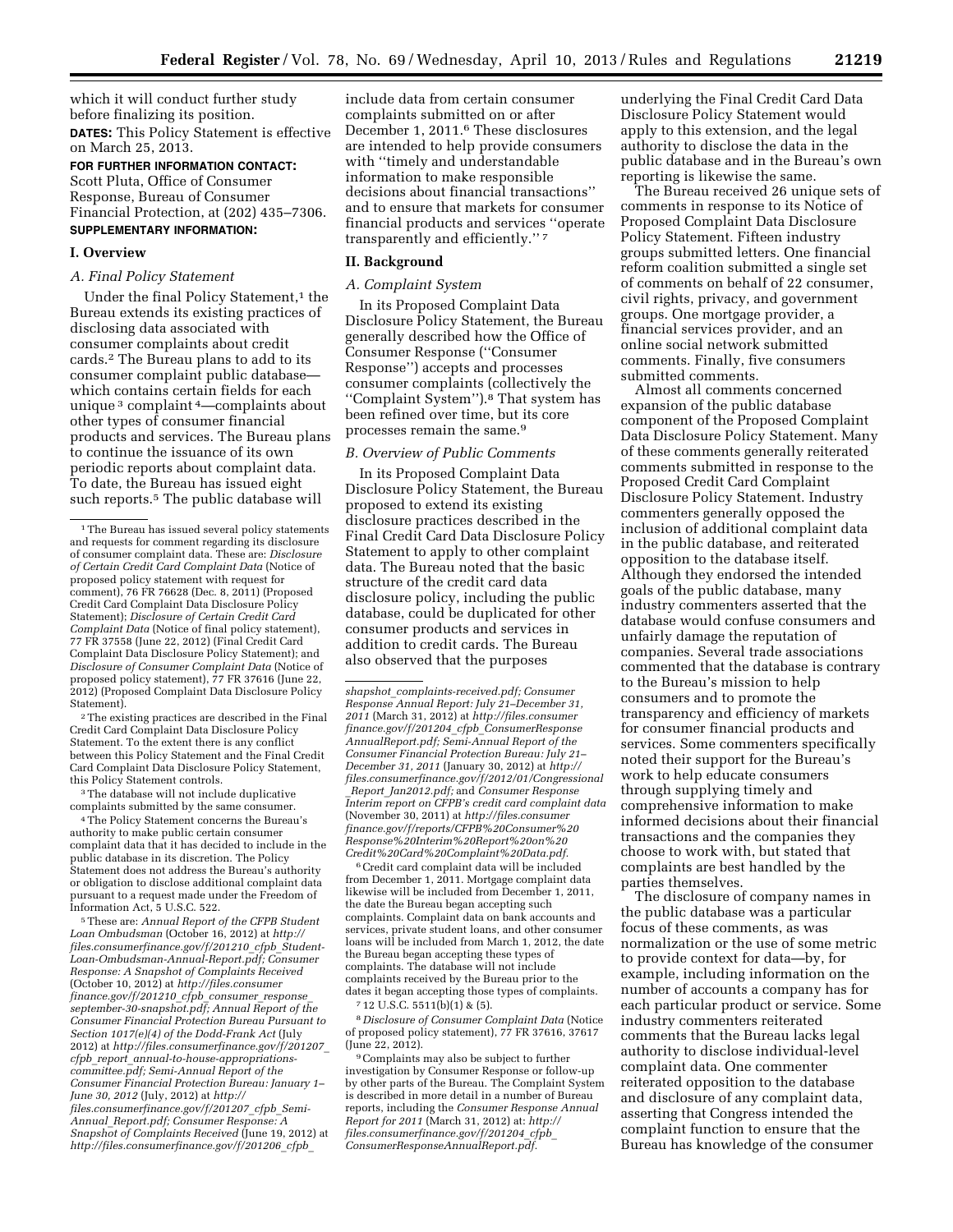financial markets, not the public generally.

Consumer groups and consumers endorsed the goals underlying the public database proposal. The submission from the financial reform coalition on behalf of 22 consumer, civil rights, privacy, and government groups supported the existence and expansion of the public database, citing the data publication as a public service and a way to fulfill the Bureau's affirmative disclosure requirements under FOIA. Those groups also urged the Bureau to publicly disclose consumers' narratives and companies' response narratives. Other groups commented that the Bureau should carefully weigh privacy concerns associated with expanding the fields disclosed.

Many submissions included comments directed to the Bureau's method of processing consumer complaints, *i.e.,* the Complaint System. To the extent that these comments also relate to the final Policy Statement, the Bureau addresses them below. To the extent that they relate only to the Complaint System and not to any associated impact on disclosure, the Bureau does not address them in this final Policy Statement. In response to such feedback, however, Consumer Response has and will continue to refine and improve its Complaint System over time.10

# **III. Summary of Comments Received, Bureau Response, and Resulting Policy Statement Changes**

This section provides a summary of the comments received by subject matter. It also summarizes the Bureau's assessment of the comments by subject matter and, where applicable, describes the resulting changes that the Bureau is making in the final Policy Statement. All such changes concern the public database. There are no changes to the policy regarding the Bureau's issuance of its own complaint data reports.

# *A. The Policy Statement Process*

Several trade associations commented that, each time the Bureau intends to add complaints to the public database about a certain type of consumer financial product or service, it should provide the opportunity to comment prior to doing so.

Consumer Response already maintains several feedback mechanisms for stakeholders, and has conducted specific outreach to companies, consumer groups, and trade associations

to obtain feedback prior to beginning to accept new types of complaints (and therefore before inclusion in the public database). One trade association noted its support of the Bureau's feedback process and engagement with regulated entities. The Bureau will also delay publication of complaints about categories of products or services other than those immediately subject to this policy 11 until a reasonable period of time has lapsed in order to evaluate the data and consider whether any productor service-specific policy changes are warranted.

The Bureau is committed to transparency and robust engagement with the public regarding its actions. Although not required by law to do so, the Bureau solicited and received public comment on the Proposed Complaint Data Disclosure Policy Statement. The Bureau received substantial public feedback expressing a range of viewpoints, and it has carefully considered the comments received, as described in detail below including comments specific to the expansion of the database to particular consumer financial markets. As stated in the final Policy Statement, the Bureau plans to study the effectiveness of its policy on an ongoing basis, and plans to continue to engage with the public, including regulated entities, as it assesses the efficacy of its complaint disclosure policy.12

# *B. Legal Authority for Public Database*

In its Final Credit Card Data Disclosure Policy Statement, the Bureau addressed in detail several arguments related to the Bureau's authority to establish a public database. Several comments in response to the Proposed Complaint Data Disclosure Policy Statement implicate the same arguments concerning the Bureau's legal authority. For example, several trade associations reiterated claims that the public database and individual-level complaint data disclosure are inconsistent with the Freedom of Information Act (FOIA) and the Trade Secrets Act. A financial reform organization and 22 consumer groups, civil rights, privacy, and government groups specifically noted their disagreement with those comments and asserted that the Bureau not only has the authority but also may have an obligation to create the public database

in order to meet its affirmative disclosure requirements under FOIA and the Bureau's own regulations. The Bureau stands by its previous statements and analysis on this issue.13

## *C. The Impact of the Public Database on Consumers*

Comments from consumer groups, privacy groups, and consumers contended that the public database empowers consumers to better understand and detect instances of unfair or deceptive practices, and identifies companies that prioritize customer service and alleviate problems up front by helping consumers avoid ''bad actors.'' They further asserted that the addition of data on other products and services will extend and enhance these benefits of the database. Several contended that disclosure is one of the best tools government agencies can use to improve the operation of consumer financial markets and the consumer experience. They argued that consumers can draw their own conclusions from the public database, and endorsed its accessibility and adaptable architecture. Several stated that the data do not need to be fully verified nor randomly generated to be of potential use to outside parties, and they contended that the data can serve to help consumers and advocates detect trends of unfair, deceptive, or abusive acts and practices.

Industry commenters, by contrast, mainly asserted that the publication of additional complaint data in the public database would mislead consumers because the data would be unverified, unrepresentative, lacking in context, and open to manipulation.14 In addition, several industry commenters did not appear to be aware that the Complaint System affords companies the opportunity to alert the Bureau if they are unable to verify the commercial relationship with the consumer who filed the complaint or believe the complaint was from an unauthorized third party, and that, in such circumstances, the Bureau will withhold such complaints from publication. Each of these general

<sup>10</sup>Consumer Response already maintains several feedback mechanisms for participants in the Complaint System and has plans to expand its feedback and customer satisfaction channels.

<sup>11</sup>See note 6, *supra.* 

<sup>12</sup>The Project On Government Oversight highlighted the Bureau's collaborative work to engage the public in policymaking in its recent report entitled *Highlighted Best Practices for Openness and Accountability,* featuring the Bureau as a noteworthy model that could be replicated government-wide.

<sup>13</sup> *Disclosure of Certain Credit Card Complaint Data* (Notice of final policy statement), 77 FR 37558, *supra* at 37560–37561 (June 22, 2012).

<sup>14</sup> It is worth noting that the Bureau was recently recognized by the Administrative Conference of the United States (ACUS) for agency best practices. Specifically, the Bureau received honorable mention for the ACUS Walter Gellhorn Innovation Award for the Consumer Complaint Database for the innovative and transparent use of an online searchable database to empower consumers. The award honors the degree of innovation, cost savings to the government or the public, the ease of duplicating the best practices at other agencies, and the degree to which the best practices enhance transparency and efficiency in government.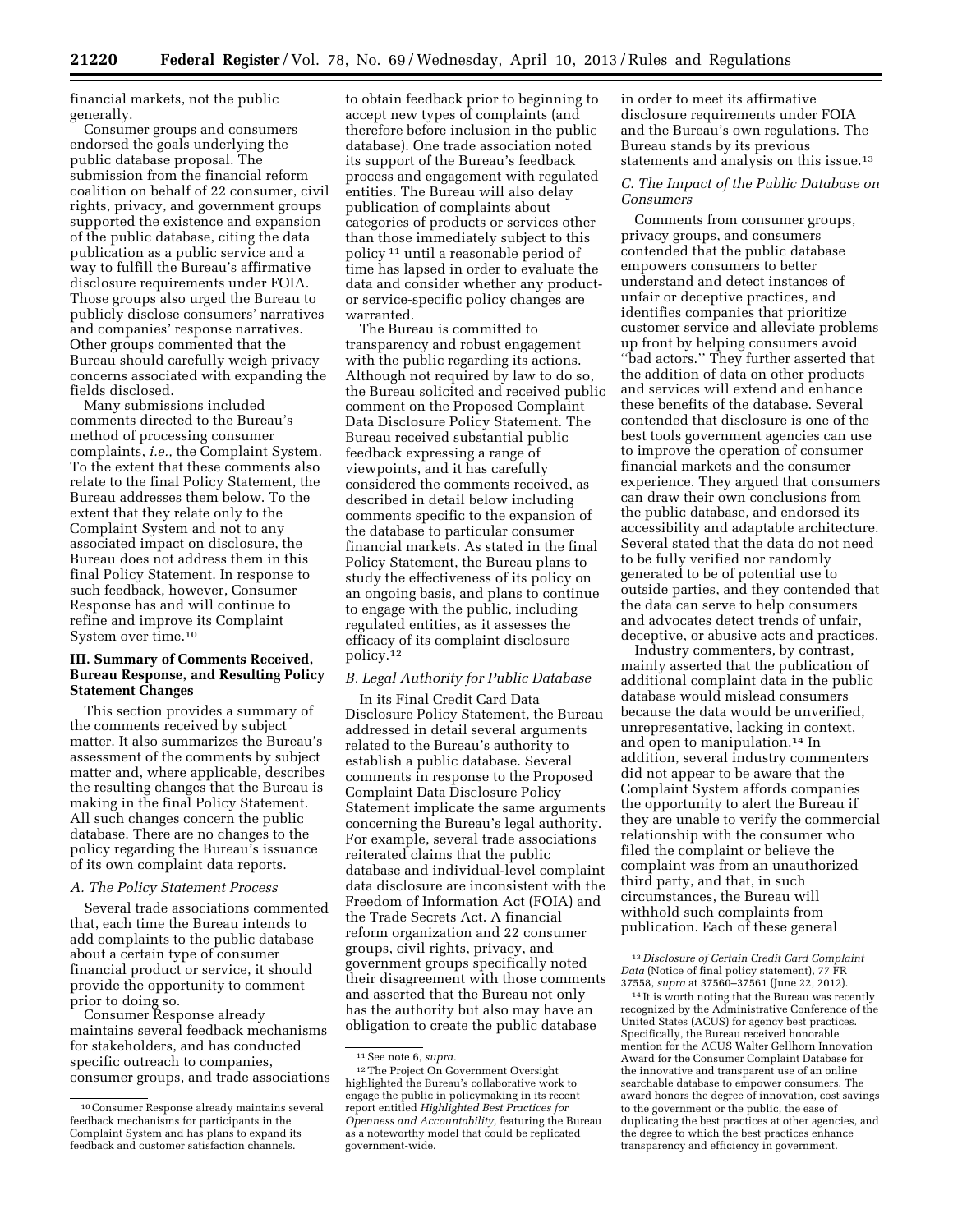assertions is addressed below. Section D addresses industry comments that disclosure of particular data fields company name, zip code, complaint type, and discrimination fields—would be especially inappropriate or misleading.

# 1. Verification

Several trade associations commented that the Bureau should not disclose unverified data. Some argued that the Bureau should only include complaints found to have contained regulatory violations. Others stated that the consumer complaints are likely to contain only unsubstantiated, inaccurate, and frivolous allegations that could mislead consumers. One industry group pointed to the existence of conflicting accounts between the company and the consumer as a reason to withhold complaints from publication. Privacy and consumer groups, on the other hand, commented that the lack of verification presented only minimal risks to companies because of controls in place to ensure that complaints must come from actual customers of that company, and furthermore that companies are given adequate time to challenge the customer/company relationship. They further contended that the benefit of making the data public is not outweighed by the ''speculative harm of unverified complaints.''

The Bureau acknowledges that the Complaint System does not provide for across the board verification of claims made in complaints. On its Web site, the Bureau makes clear that it does ''not verify the accuracy of all facts alleged in [the] complaints'' contained in the public database.15 However, while the Bureau does not validate the factual allegations of complaints, it does maintain significant controls to authenticate complaints.16 Finally, as noted elsewhere in this Notice, the Bureau believes that the information has value to the public and that the marketplace of ideas will determine what the data show.

#### 2. Representativeness

Several trade associations reiterated previously submitted comments that it is inappropriate for the Bureau to publish data that is not randomly sourced. Non-random complaints, they contended again, cannot provide consumers with useful information. In

contrast, one consumer group noted that the data need not be random to be of use in identifying trends and providing consumers with a valuable educational tool.

The latter view finds support in analyses of the database conducted by independent researchers. For example, one report notes the database's potential for assisting companies in decreasing risk and cost, increasing customer service, and identifying best practices that allow companies to address problems before they become complaints by comparing the Bureau's complaint data, social media data, and companies' own internal records.17 Another independent researcher who examined the public database in September 2012 concluded that, ''the CFPB credit card complaint database provides clear, reliable and valid information for banks about their credit card practices.'' 18

Industry comments on representativeness also recognized that the Bureau is expressly authorized to use complaint data to set priorities in its supervision process. Some industry comments also recognized that the data could play a role with respect to other statutory obligations, such as fair lending enforcement or market monitoring. If complaint data can provide the Bureau with meaningful information, then logically they may also prove useful to consumers and other reviewers. If the data lacked such potential, Congress would not have pointed to complaints as a basis to inform important Bureau priorities.19 Furthermore, companies have told Consumer Response on numerous

18B. Hayes, *The Reliability and Validity of the Consumer Financial Protection Bureau (CFPB) Complaint Database,* Business Over Broadway (Sept. 19, 2012). (''The frequency of different types of complaints are fairly stable over time. Additionally, the normative CFPB complaint scores are related to credit card customer satisfaction ratings (from an independent source); banks with better complaint scores (lower number of complaints) receive higher satisfaction ratings compared to banks with poor complaint scores (higher number of complaints).'') (available at *http://businessoverbroadway.com/the-reliability[and-validity-of-the-consumer-financial-protection](http://businessoverbroadway.com/the-reliability-and-validity-of-the-consumer-financial-protection-bureau-cfpb-complaint-database)bureau-cfpb-complaint-database*). 19*See* 12 U.S.C. 5493(b)(3)(D).

occasions that they learn valuable information from consumer complaints. If the data inform companies, they have the potential to inform consumers as well.

#### 3. Context

Several trade associations commented that Bureau disclaimers about the lack of verification or representativeness will not effectively warn consumers about the limitations of the public database. The associations expressed concern that consumers and the media will inevitably see or portray the information as being endorsed by the Bureau, notwithstanding the Bureau's disclaimers. In addition, one trade group commented that the marketplace of ideas cannot prevent consumers from being misled by the public database. Another commented that the database fails to distinguish complaints of major and minor significance or those based on confusion about a regulatory requirement from those asserting a regulatory violation, and that, without that context, the data are open to misinterpretation.

One trade association suggested language for a new disclaimer, including statements that there are no attempts to verify the accuracy of any aspect of the complaint and that one should not draw any conclusion about any financial product or service, or any company mentioned. Given the various authentication measures used by the Bureau and the clear indication from among others—Congress, companies themselves, and outside researchers that the data are informative, the Bureau has decided not to adopt this suggested language.

Some trade associations did not seem to be familiar with the additional context that the Bureau already provides to consumers and reviewers, asserting that the Bureau does not encourage consumers to view the Bureau's aggregate data reports and that the database does not provide the public with the date that it was last updated. On the consumer complaint database Web page, in addition to tutorials on how to use the data tool and a description of how the Bureau processes complaints, the Bureau maintains a section on its affirmative reports of data findings and provides links to copies of each of the documents.20 Each time the data is displayed in the database, the ''about'' section provides those viewing

<sup>15</sup>Consumer Financial Protection Bureau, Consumer Complaint Database, available at *[http://](http://www.consumerfinance.gov/complaintdatabase/)  [www.consumerfinance.gov/complaintdatabase](http://www.consumerfinance.gov/complaintdatabase/)*/.

<sup>16</sup> *Disclosure of Certain Credit Card Complaint Data* (Notice of Final Policy Statement), 77 FR 37558, *supra* at 37561–37652 (June 22, 2012).

<sup>17</sup>*Beyond the Arc Analyzes CFPB Complaint Data to Enhance Customer Experience: Analytics firm leverages complaint data to guide financial institutions in best practices for customer experience efforts,* Business Wire Jan. 31, 2013, available at *[http://www.businesswire.com/news/](http://www.businesswire.com/news/home/20130131006068/en/Arc-Analyzes-CFPB) [home/20130131006068/en/Arc-Analyzes-CFPB](http://www.businesswire.com/news/home/20130131006068/en/Arc-Analyzes-CFPB)*— (noting that the analysis of the CFPB database can help companies to detect regulatory risks and address them before potential for enforcement action, identify customer pain points to improve the customer experience and improve retention, and view competitors' strengths and weaknesses to help drive acquisition).

<sup>20</sup>*[http://www.consumerfinance.gov/](http://www.consumerfinance.gov/complaintdatabase/)  [complaintdatabase/.](http://www.consumerfinance.gov/complaintdatabase/)*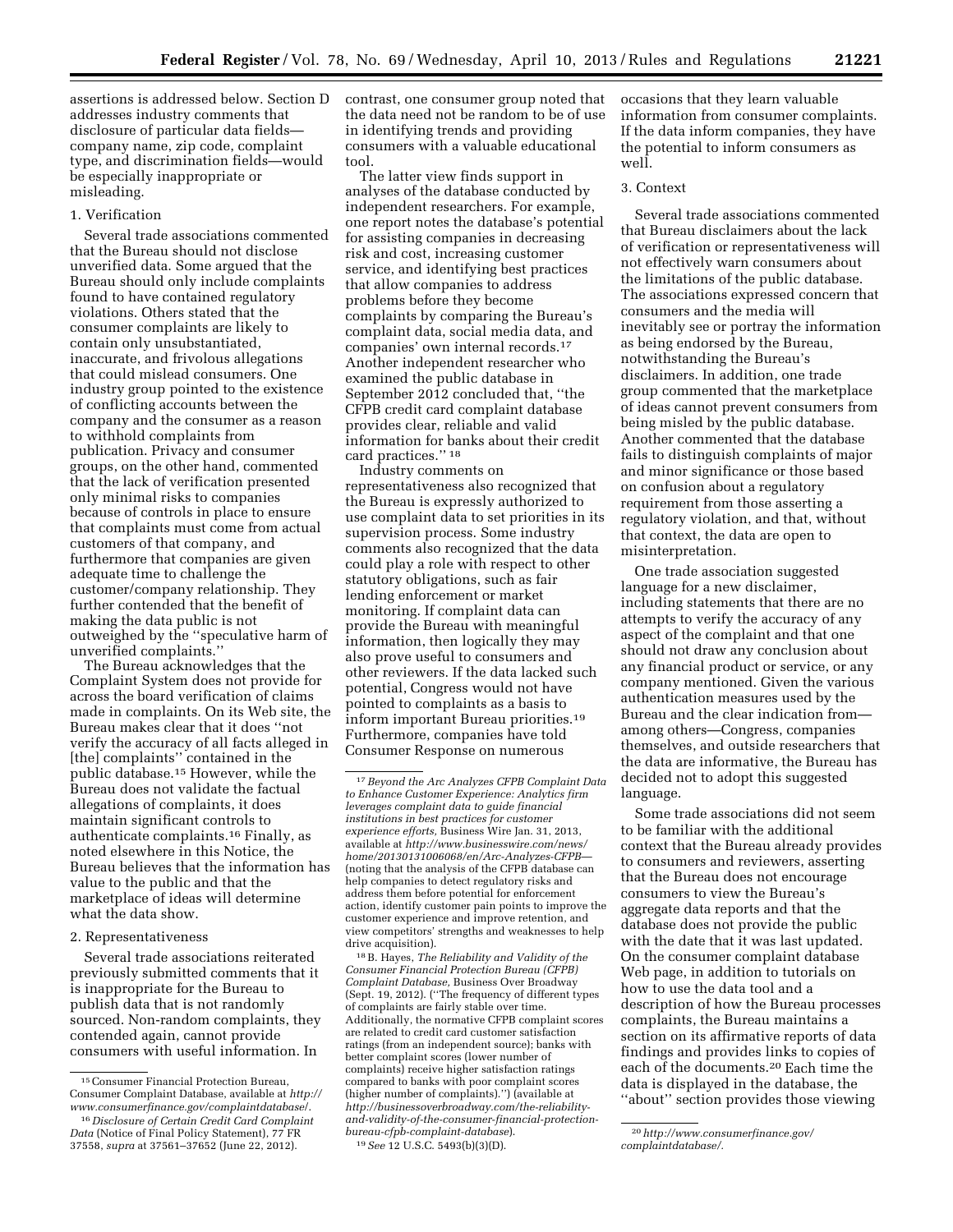the data with the date the Bureau last updated the contents.21

The Bureau acknowledges the possibility that some consumers may draw (or be led to) erroneous conclusions from the data. That is true, however, for any market data. In addition, the Bureau's two-part disclosure policy—first, its own affirmative reports of data findings that it believes may inform consumers, and second, a public database that researchers and others can mine for possible data trends—is intended to minimize any consumer confusion about the scope of the Bureau's own conclusions with respect to the complaint data. The Bureau is open, however, to further suggestions from trade associations, companies, and other concerned stakeholders on how best to provide additional context for the public database.

### 4. Normalization

The Bureau notes the general acceptance by consumer and industry groups that normalization can improve data utility. Thus, although trade associations uniformly reiterated their opposition to the release of company names in the public database, many recognized the importance of normalizing the data that the Bureau decides to release.

One trade association suggested that normalization be addressed by the provision of independently verified data on the number of customer contacts on an annual basis, with the inclusion of an extra data field providing a proportion of complaints to contacts. Other commenters suggested including indications of scale, number of transactions or accounts, portfolio size, and information on closed or unopened accounts. Several groups and associations also noted that the database should provide the functionality to break down the data by types of products and services. The database does provide the ability to filter by product or service, and will continue to feature this function.

The Bureau agrees with commenters that, if possible, normalization should account, for example, for closed accounts with a balance and declined loan applications because these are additional contacts with the consumer and may be the subject of complaints. One trade association noted that additional time to prepare a proposal on normalization would be helpful. The Bureau intends to work further with commenters and other interested

stakeholders on specific normalization approaches, and welcomes further operational suggestions on the point.

#### 5. Manipulation

Several trade associations reiterated comments that third parties like debt negotiation companies could use complaint filing as a strategic tool to aid their clients. One trade association again commented that outside parties may artificially inflate complaint counts for litigation purposes. Several trade associations also repeated claims that one outside party has submitted numerous fraud complaints about a single merchant, allegedly for improper purposes.

The Complaint System has a number of protections against manipulation. For example, the burden of submitting a complaint is not negligible. Consumers must affirm that the information is true to the best of their knowledge and belief. The consumer is asked for a verifiable account number for accountbased services. If none is provided (or available) and the consumer is unable to produce verifiable documentation of the relationship with the provider (such as a statement or receipt), the complaint is not pursued further. As described further below, when a company offers a reasonable basis to challenge its identification in a complaint, the Bureau does not post the relevant complaint to the public database unless and until the correct company is identified. Furthermore, the Bureau takes steps to consolidate duplicate complaints from the same consumer into a single complaint.

The Bureau maintains additional controls after complaints are submitted and companies are able to alert the Bureau to any suspected manipulation. Companies have the ability to provide feedback to the Bureau if they believe they are not the correct entity about which the consumer is complaining. In addition, companies can provide feedback to the Bureau about complaints they believe were not submitted by an authorized consumer or his or her representative. The Bureau may also intervene to clarify ambiguities if it observes anomalies in mass complaint submissions. As detailed in the final Policy Statement, where the company provides feedback that they are unable to verify the commercial relationship with the consumer who filed the complaint, the complaint will not be published in the database. If companies find this combined package of controls insufficient in practice, the Bureau is open to suggestions for addressing identifiable problems.

# *D. The Impact of Specific Public Database Fields on Consumers and Companies*

### 1. Company Names

Consumer groups commented that the disclosure of company names represents a significant aspect of the Bureau's policy. They noted that other complaint databases that disclose the identity of specific companies in other industries have created pressure on companies to improve whatever metrics are measured by the public database. As a result, these groups expect the Bureau's public database to cause companies to compete more effectively on customer service and product quality. Together with privacy and open government groups, consumer groups contended that outside groups can use the company data to help consumers make more informed decisions.

Industry groups disagreed that disclosing company names serves these or any policy purposes. They reiterated previous comments that this form of disclosure would unfairly damage companies' reputation and competitive position. One trade association indicated that the inclusion of company names could implicate safety and soundness concerns, particularly in light of viral media. Several noted that the public database would not take account of the size and nature of the portfolio of different companies, which would cause consumer confusion. Others commented that company names should be reported as the parent company in order to avoid consumer confusion about the various ways companies with decentralized systems would show up in the database. Several industry groups also noted concerns over how a company acquired by another company would be displayed in the database. One trade association expressed a concern that disclosure of complaint data related to debt collection could be noncompliant with the Fair Debt Collection Practices Act, and suggested de-identification of company and consumer information related to such complaints.

Trade groups asserted that if company names are to be included, they should be verified. Several noted that consumers would be particularly likely to name the merchant or other partner in connection with pre-paid cards, and not the actual issuer. Some noted that account numbers would not be sufficient for verification because the system will accept complaints without an account number and some complaints—like declined application complaints—will arise even when there is no account number.

<sup>21</sup>*[https://data.consumerfinance.gov/dataset/](https://data.consumerfinance.gov/dataset/Credit-Card-Complaints/25ei-6bcr#About) [Credit-Card-Complaints/25ei-6bcr#About](https://data.consumerfinance.gov/dataset/Credit-Card-Complaints/25ei-6bcr#About)*.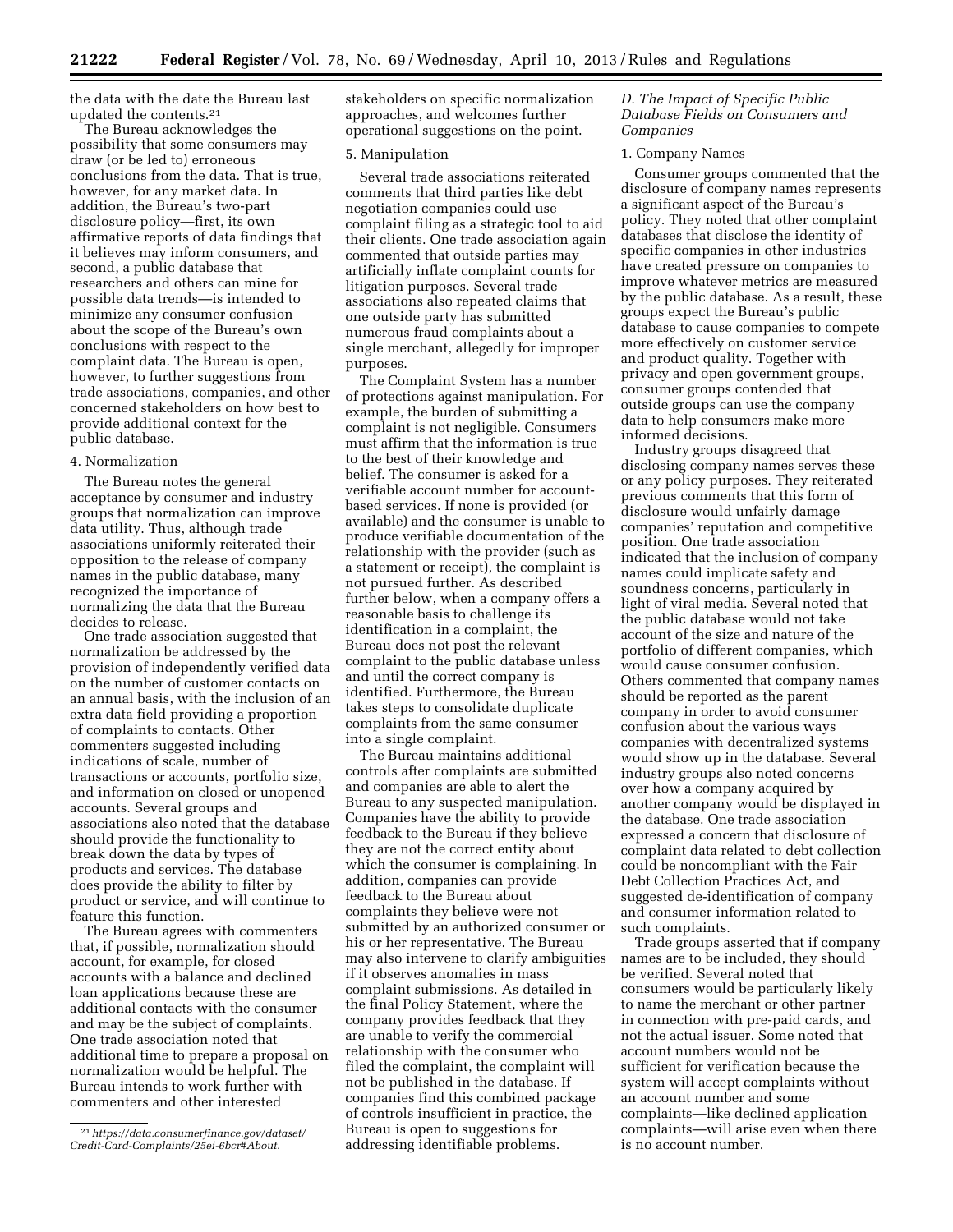The Bureau believes that industry comments fail to acknowledge the system controls that are in place to verify that a complaint is from an actual customer of the company and that the company is properly identified. If a consumer contacts the Bureau solely with an inquiry, it will not be recorded as a complaint and therefore not published in the database. Companies have the ability to notify the Bureau if they cannot take action because the complaint is not related to the company. No company will be associated with a complaint if it demonstrates a reasonable basis to challenge a commercial relationship with the consumer. Currently, the Complaint System provides companies 15 days to challenge company identification, a time period which experience has shown to be sufficient.22 As noted earlier, there are also system controls, including controls available to companies, designed to (i) identify and prevent publication of duplicate complaints from the same consumer, and (ii) to prevent other efforts to manipulate the Complaint System.

For many complaints, account numbers provide a reliable method to verify the identity of the company. The Bureau acknowledges that some complaints may identify the company as the merchant or, for example, another partner. In such cases, the account number provided will not match the name provided. To prevent this, the Bureau can confirm the account number and other descriptive information with the consumer, and then substitute the name of the correct company. The merchant or other partners are not named. The Bureau also recognizes that there are cases in which no account number is available to the consumer, such as when credit applications are declined, or when the complaints involve services that are not tied to accounts. In these cases, the Bureau works directly with the consumer to identify the correct company from correspondence or other communications provided by or received from the company. If the correct company cannot be identified in this manner, the complaint will be

closed and no data will be added to the public database.

The Bureau acknowledges, as it did in the Proposed Complaint Data Disclosure Policy Statement, that there are significantly varying views among stakeholders about whether consumer and company provided data is useful to consumers. However, the Bureau continues to believe that this disclosure may allow researchers to inform consumers about potentially significant trends and patterns in the data. In addition, given that companies have made competitive use of this and other public databases, the Bureau anticipates these disclosures have the potential to sharpen competition over product quality and customer service.

Furthermore, as several trade associations conceded and as previously noted above, Congress itself recognized that the Bureau may properly use consumer complaint data to set supervision, enforcement, and market monitoring priorities.23 If the Bureau is able to use complaint data in this way, there is good reason to allow consumers and outside researchers to weigh the importance of complaint data in their own research, analysis, and decisionmaking. Outside review of this kind will also help ensure that the Bureau remains accountable for addressing the complaints that it receives.

Finally, any privacy issues related to the Fair Debt Collection Practices Act will be considered and addressed when the Bureau begins accepting complaints about debt collection companies and considers disclosing related complaint data. Any issues raised with respect to processing of pre-paid cards, or other products and services about which the Bureau does not yet accept complaints, will be considered and addressed when the Bureau begins accepting such complaints and considers disclosing related complaint data. As stated in the final Policy Statement, the Bureau plans to study the effectiveness of its policy on an ongoing basis, and plans to continue to engage with the public, including regulated entities, as it assesses the efficacy of its complaint disclosure policy and retains the ability to make adjustments as needed when addressing the concerns of particular financial markets.

#### 2. Zip Codes

Consumer groups commented that the Bureau should add additional location fields, such as city and census tract level data. Several trade associations, however, commented that zip code disclosure creates risks to privacy

because zip codes can be combined with other data to identify consumers, particularly in sparsely populated rural zip codes and with respect to particular types of products, and suggested disclosing only the state. Trade associations also commented that zip code data may be misunderstood to imply discriminatory conduct, leading to unfounded allegations of discrimination.

The Bureau is mindful of the potential privacy implications of zip code disclosure. For the time being, and pending additional study, it will limit zip code disclosures to five digits, even if a consumer provides the full ninedigit zip code. Furthermore, as it analyzes the potential for narrative disclosure, the Bureau will consider the impact of zip code disclosures in assessing privacy risks. The Bureau will also analyze whether there are ways to disclose more granular location fields without creating privacy risks, as suggested by some commenters.

### 4. Discrimination

Consumer groups and trade associations mainly reiterated comments made in response to the Credit Card Data Proposed Policy Statement. Consumer groups generally favored the inclusion of the data, and industry groups commented that it should remain excluded. One trade association suggested eliminating the field from the complaint intake forms altogether, citing a lack of meaningful data and evidence of value in its collection. Some consumer groups, however, suggested that the Bureau request protected class information to assist in the detection of patterns and practices of lending and credit discrimination, and provide an explanation to consumers as to the value in collecting such information.

The Bureau is continuing to refine its methods for identifying discrimination allegations in complaints submitted by consumers. Accordingly, the Bureau does not plan to disclose discrimination field data in the public database at this time. In the interim, the Bureau will continue to study the conditions, if any, necessary for the appropriate disclosure of such information at the individual complaint level. The Bureau may also report discrimination allegation data at aggregated levels in its own periodic complaint data reports.

#### 5. Type of Issue

Trade and consumer groups reiterated comments that the Bureau could improve this data field in several respects, including allowing a consumer to be able to select several issues for a

<sup>22</sup>Several commenters seemed to misunderstand the 15- and 60- day company response windows. The CFPB requests that companies respond to complaints within 15 calendar days. If a complaint cannot be closed within 15 calendar days, a company may indicate that its work on the complaint is ''In progress'' and provide a final response within 60 calendar days. Company responses include descriptions of steps taken or that will be taken, communications received from the consumer, any follow-up actions or planned follow-up actions, and categorization of the

<sup>&</sup>lt;sup>23</sup> See, e.g., 12 U.S.C. 5493(b)(3)(D).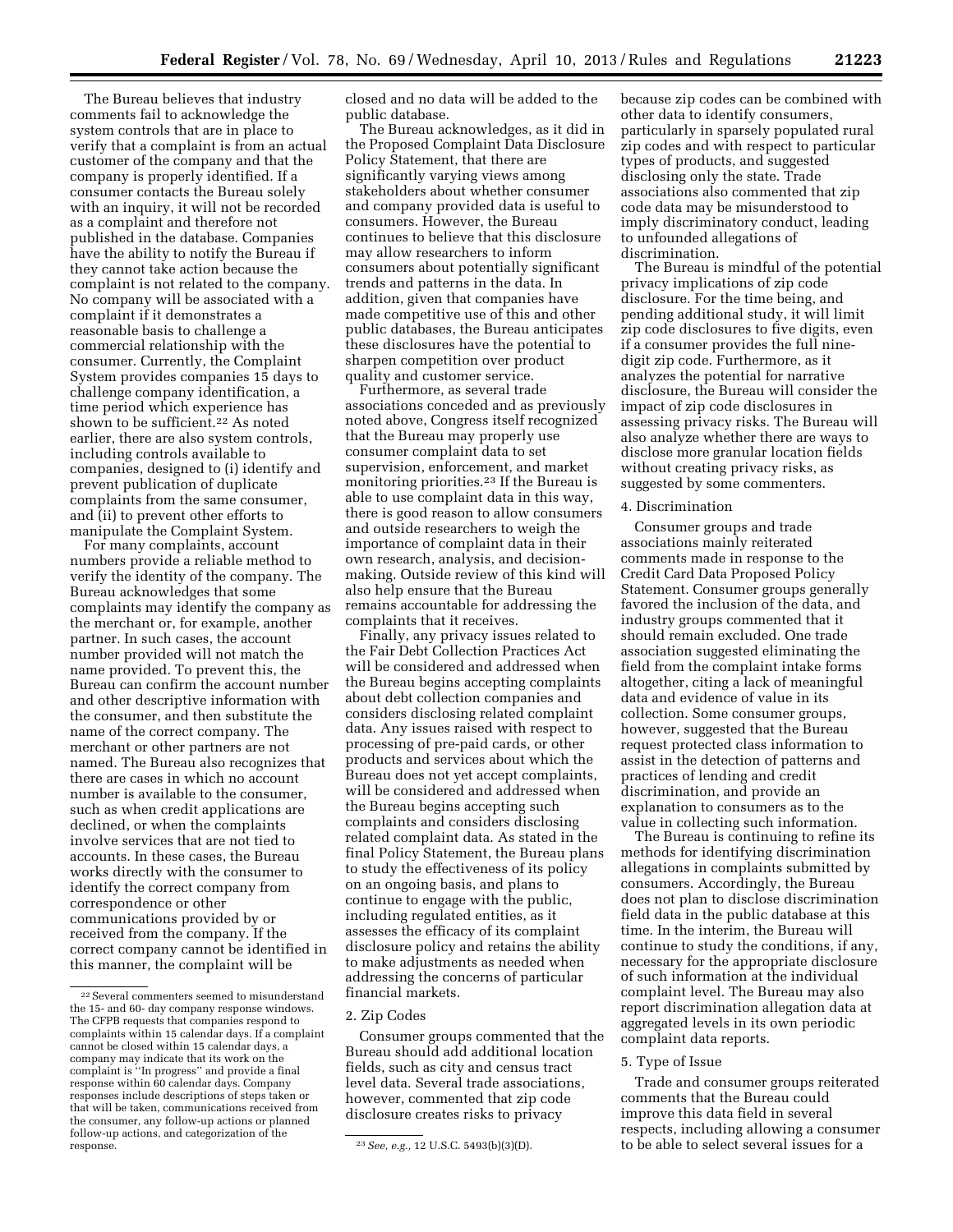given complaint. Several trade associations also repeated previous comments that the Bureau should not rely on consumers for this data point, and should allow companies to categorize the complaint data. The Bureau has worked to improve these categories, expanding the fields to include both a product and sub-product and, in some cases, an issue and subissue that the consumer can select. The Bureau stands by its previous statements and analysis on this issue.24

The Bureau is working to develop the required functionality for a consumer to be able to ''tag'' a complaint as implicating more than one issue. In addition, the Bureau is weighing possible improvements to the issue categories and is considering the extent to which Bureau staff should ''tag'' complaints as raising certain issues. The Bureau welcomes further input from stakeholders on how to further improve the issue categories.

## 6. Company Disposition

Consumer groups reiterated comments on the need to include additional data about the company's response, including narratives accompanying the disposition code and the date of the company response.25 Trade associations noted that response categories such as ''Closed'' and ''Closed with explanation'' could have negative connotations, and one suggested adding an additional category of ''closed with no relief required.'' Another industry group suggesting distinguishing company response categories according to the type of company and product involved in the complaint.

The Bureau believes the changes previously made in response to industry concerns regarding the Complaint Systems' company response categories address the negative connotation concerns.26 In addition, creating additional company response categories for each product or service would deprive reviewers of the ability to compare responses across products and services. The Bureau stands by its

previous statements and analysis on this issue.27

### 7. Date Fields

Finally, the Bureau agrees with the commenters who argued for the inclusion of additional dates in the public database such as the date of the company's response and the consumer's assessment of that response, so that a user of the public database would know how fast complaints are processed. The Bureau includes the date that a complaint is sent to the Bureau and the date that the Bureau forwards it to the relevant company.28 The Bureau is currently developing the technical ability to publish other date fields, including the date that a company responds. When this is feasible, the Bureau plans to include additional date fields in the public database.

# *E. Potential Impacts of Undisclosed Fields*

The Bureau received a number of comments about data fields that the Proposed Complaint Data Disclosure Policy Statement did not list for disclosure in the public database, including consumer and company response narratives. The Bureau is not shifting any of these fields into the disclosed category in the final Policy Statement, although several fields remain under assessment for potential inclusion at a later date.

#### 1. Consumer Narratives

The issue of disclosing consumer narratives generated the most comments. Consumer, civil rights, open government, and privacy groups uniformly supported disclosure on the grounds that it would provide consumers with more useful information on which to base financial decisions and would allow reviewers to assess the validity of the complaint. These groups also noted the potential for the narrative data to reduce perceived risk of reputational harm by providing context to the complaints, and submitted a proposal that would allow the consumer to submit a complaint without the collection of confidential personal information in the complaint description. Their proposal would also provide a consumer the chance to opt out of narrative disclosure in the public database, in whole or in part.

Trade groups and industry commenters nearly uniformly opposed disclosure of consumer narratives, reiterating comments made in response to the Bureau's Proposed Credit Card Data Disclosure Policy Statement. Several suggested that if the Bureau resolved to disclose narratives, it might inadvertently disclose personally identifiable information, with potentially significant consequences to the affected individuals. These commenters also argued that narrative disclosure might undermine the Bureau's mission to the extent that consumers, fearing potential disclosure of their personal financial information, would become reluctant to submit complaints. One trade association commented that the Bureau should consider the potential benefit of including both the consumer's narrative description and the company's narrative response.

While acknowledging the general lack of consensus in this area, the Bureau notes that almost all commenters—in response to both the Proposed Credit Card Complaint Data Disclosure Policy Statement and the recently Proposed Consumer Complaint Data Disclosure Policy Statement—agreed that the privacy risks of narrative disclosure must be carefully addressed if narrative disclosure is to take place. Accordingly, the Bureau will not publish narrative data until such time as the privacy risks of doing so have been carefully and fully addressed. In addition to assessing the feasibility of redacting personally identifiable information (''PII'') and narrative information that could be used for re-identification, by algorithmic and/ or manual methods, the Bureau will carefully consider whether there are ways to give submitting consumers a meaningful choice of narrative disclosure options.

#### 2. Responsive Company Narratives

Consumer groups argued that companies should have the same ability as consumers to offer their responsive narratives for either public disclosure or private communication to the consumer. According to these commenters, this mechanism would protect consumer privacy, allow for effective communication between consumers and companies, and permit companies to respond publicly to public complaint narratives. Most trade associations disagreed, reiterating arguments that the Gramm-Leach-Bliley Act prohibits them

<sup>24</sup> *Disclosure of Certain Credit Card Complaint Data* (Notice of final policy statement), 77 FR 37558, *supra* at 37565 (June 22, 2012).

<sup>25</sup>Specific comments on disclosure of company narratives are addressed in section E.2, and comments on date fields are addressed in section D.6 below.

<sup>26</sup>Consumer Response has provided detailed guidance to institutions participating in the Complaint System regarding these changes. Institutions can rely on the summary description provided herein in addition to more specific operational instructions.

<sup>27</sup> *Disclosure of Certain Credit Card Complaint Data* (Notice of final policy statement), 77 FR<br>37558, *supra* at 37565 (June 22, 2012).

<sup>&</sup>lt;sup>28</sup> There may be a lag between the two dates in part because, as noted above, consumers do not always submit complaints with sufficient information. In addition, some complaints are received via channels that trigger additional processing and data entry steps by the Bureau. For example, a complaint submitted via the web complaint form will move to the appropriate company faster than a hard-copy complaint referred by another agency that must be input into the Bureau's system.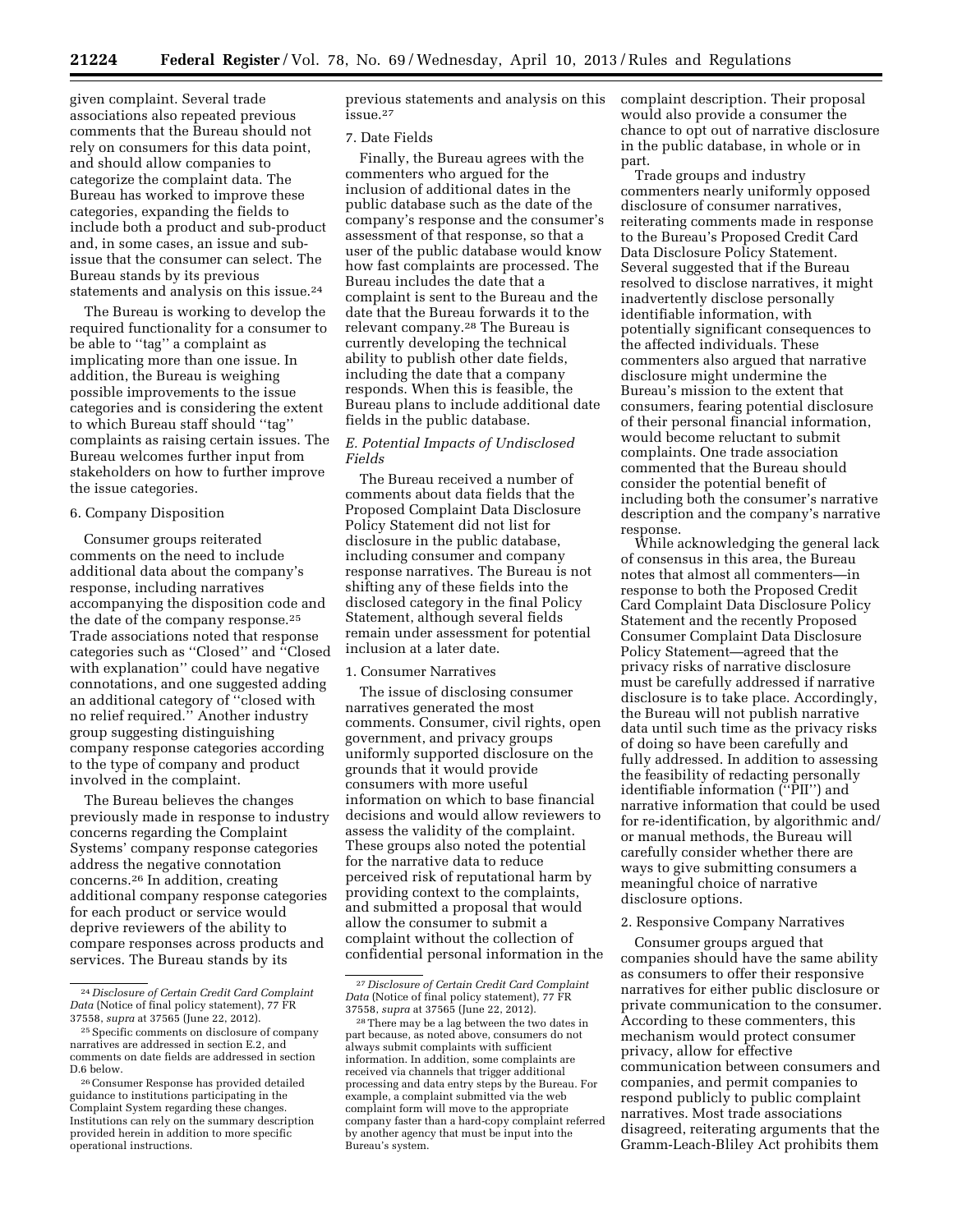from publicly disclosing any PII about their customers. Trade associations and a financial services provider suggested that the Bureau should consider the potential benefit of including the company's response. Company responses, they noted, could provide balance by incorporating important details regarding the nature and resolution of the complaints. In light of the Bureau's current disclosure position on consumer narratives, however, the Bureau is not resolving this issue at this point.

# *F. Addition of New Data Fields*

Several consumer groups asked the Bureau to add new data fields for collection and disclosure via the public database, including the ability to further define issue categories, noting that additional detail would make the database even more valuable as a prepurchase educational tool. One group suggested that the database identify the commercial name of the individual financial product or service, not the company or product category alone. As noted, several groups urged that location data be provided at the city or census tract level to help identify discriminatory practices. To that same end, several groups urged the collection of demographic data on a voluntary basis. The Bureau discloses the product category (*e.g.,* mortgage), and will now include additional information about the sub-product (*e.g.,* reverse mortgage) that the consumer identifies. The Bureau will continue to evaluate the usefulness and benefit that additional fields may provide as it begins to accept complaints for additional types of consumer financial products or services. The Bureau is open to the inclusion of additional data fields and will continue to work with external stakeholders to address the value of adding such fields.

# *G. Posting Data for Complaints Submitted to Other Regulators*

One consumer group commented that the public database should include data on complaints that the Bureau forwards to other agencies. This group also commented that the Bureau should encourage other agencies to submit complaints to the Bureau's public database.29 Several trade associations expressed concerns about the publication of complaint data from other regulators, noting that complaints should simply be forwarded to the appropriate prudential regulator if not

within the purview of the Bureau and not included in the database.

The Bureau agrees that the utility of the public database would be improved by the inclusion of as many complaint records as possible. As a result, it is open to other regulators providing parallel complaint data for inclusion in the public database. Until that can be achieved, however, the Bureau does not believe it would be that useful to include referred complaints in the public database. The Bureau would not be able to verify a commercial relationship, nor describe how and when a company responded to a referred complaint, or whether the consumer accepted or disputed the outcome.

# **IV. Final Policy Statement**

The text of the final Policy Statement is as follows:

# *1. Purposes of Consumer Complaint Data Disclosure*

The Bureau receives complaints from consumers about consumer financial products and services. The Bureau intends to disclose certain information about such consumer complaints in a public database and in the Bureau's own periodic reports. The purpose of this disclosure is to provide consumers with timely and understandable information about consumer financial products and services and to improve the functioning of the consumer financial markets for such products and services. By enabling more informed decisions about the use of consumer financial products and services, the Bureau intends for its complaint data disclosures to improve the transparency and efficiency of such consumer financial markets.

### *2. Public Access to Data Fields*

Data from complaints that consumers submit will be uploaded to a publicly accessible database, as described below.

a. Complaints Included in the Public Database

To be included in the public database, complaints must: (a) Not be duplicative of another complaint at the Bureau from the same consumer; (b) not be a whistleblower complaint; (c) involve a consumer financial product or service within the scope of the Bureau's jurisdiction; and (d) be submitted by a consumer (or his or her authorized representative) with an authenticated commercial relationship with the identified company. The public database will include data from certain consumer complaints submitted on or

after December 1, 2011.30 In addition, when the Bureau begins to accept complaints for a type of consumer financial product or service other than those immediately subject to this policy, the Bureau will delay publication of such complaints until a reasonable period of time has lapsed in order to evaluate the data and consider whether any product- or service-specific policy changes are warranted.

b. Fields Included in the Public Database

For included complaints, the Bureau will upload to the public database certain non-narrative fields that do not call for PII. The Bureau plans to include the following fields:

(i) Bureau-assigned unique ID number;

- (ii) Channel of submission to Bureau;
- (iii) Date of submission to Bureau;
- (iv) Consumer's 5-digit zip code;
- (v) Product or service;
- (vi) Sub-product;
- (vii) Issue;
- (viii) Date of submission to company; (ix) Company name;
- (x) Company response category;
- (xi) Whether the company response

was timely; and

(xii) Whether the consumer disputed the response.31

The consumer generates data for fields (iv), (v), (vi), (vii), and (xii). The Bureau will authenticate the consumer's identification of the relevant company in field (ix), and finalize the entry in that field as appropriate.32 If a company demonstrates by the 15-day deadline that it has been wrongly identified, no data for that complaint will be posted unless and until the correct company is identified. At the 15-day mark, however, the Bureau will post the complaint data with the originally identified company in field (ix) so long as the Bureau has account number or documentary data to support the identification. If the Bureau

31Additional fields remain under consideration for potential inclusion. For example, the Bureau may add a sub-issue field.

32The consumer's account number generally will enable authentication of the correct company for account-based services. If an account number is not applicable or available, the Bureau works directly with the consumer to identify the correct company from company correspondence such as statements or letters. If the correct company cannot be identified in this manner, no data is posted to the database. Account numbers will never become part of the public database.

<sup>29</sup>Along the same lines, one trade group objected to the disclosure of company names in part because the Bureau's database would only include complaints against larger financial institutions.

<sup>30</sup>Credit card complaint data will be included from December 1, 2011. Mortgage complaint data likewise will be included from December 1, 2011, the date the Bureau began accepting such complaints. Complaint data on bank accounts and services, private student loans, and other consumer loans will be included from March 1, 2012, the date the Bureau began accepting these types of complaints.